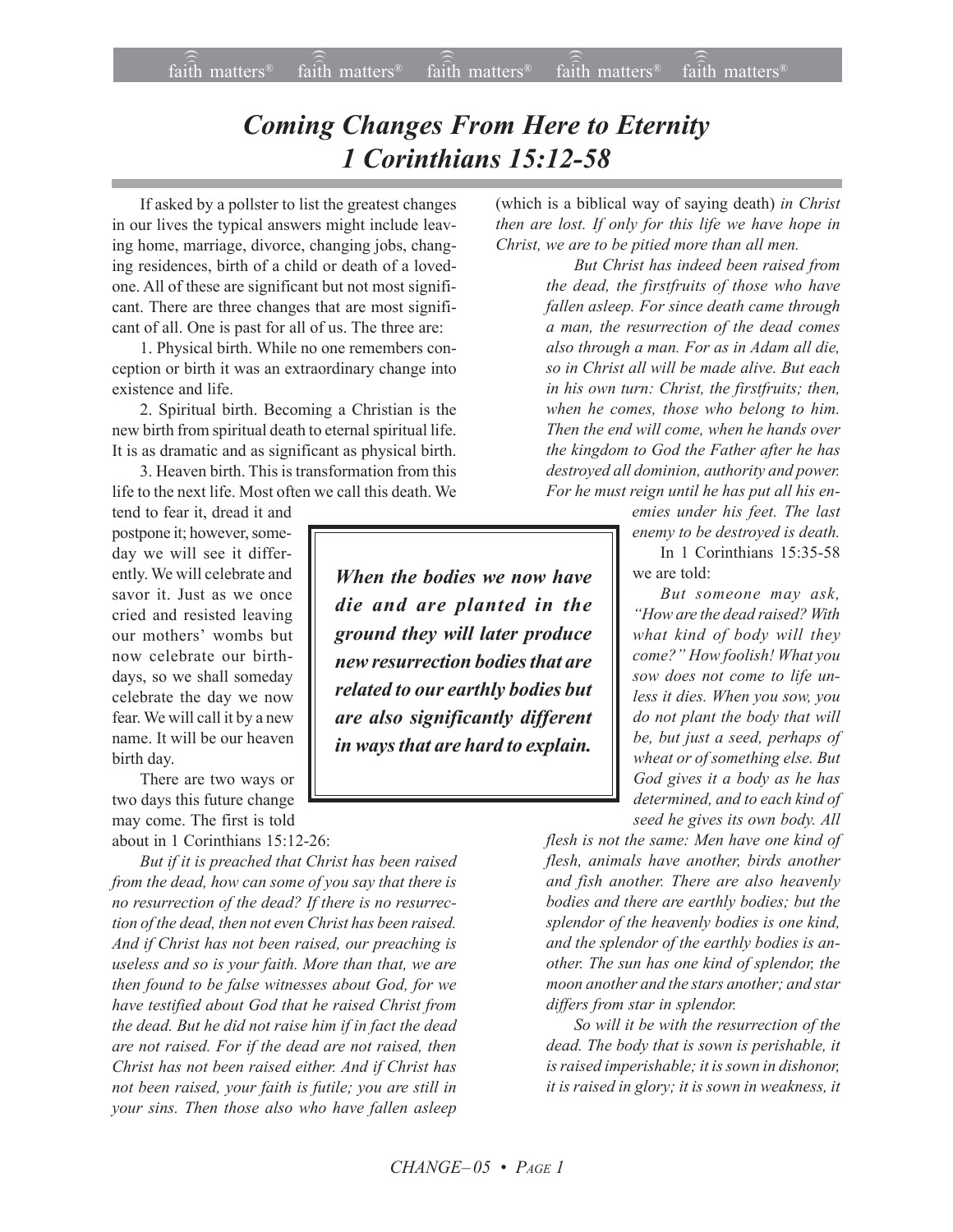*is raised in power; it is sown a natural body, it is raised a spiritual body.*

*If there is a natural body, there is also a spiri*tual body. So it is written: "The first man Adam be*came a living beingî; the last Adam, a life-giving spirit. The spiritual did not come first, but the natural, and after that the spiritual. The first man was of the dust of the earth, the second man from heaven. As was the earthly man, so are those who are of the earth; and as is the man from heaven, so also are those who are of heaven. And just as we have borne the likeness of the earthly man, so shall we bear the likeness of the man* (Jesus) *from heaven.*

> *I declare to you, brothers, that flesh and blood cannot inherit the kingdom of God, nor does the perishable inherit the imperishable. Listen, I tell you a mystery: We will not all sleep, but we will all be changed—in a flash, in the twinkling of an eye, at the last trumpet. For the trumpet will sound, the dead will be raised imperishable, and we will be changed. For the perishable must clothe itself with the imperishable, and the mortal with immortality. When the perishable has been clothed with the imperishable, and the mortal with immortality, then the saying that is written will come true: "Death has been swallowed up in victory.*"

*ìWhere, O death, is your victory? Where, O death, is your sting?*" *The sting of death is sin, and the power of*

*sin is the law. But thanks be to God! He gives us the victory through our Lord Jesus Christ. Therefore, my dear brothers, stand firm.*

*Let nothing move you. Always give yourselves fully to the work of the Lord, because you know that your labor in the Lord is not in vain.*

What we have here is a comparison on how we get to this heaven birth, whether we die before Christ returns or Christ returns before we die.

Death is difficult. There is no denying death's difficulty. There is no good time to die; there is no good way to die. Like physical birth it is normally a transition with pain and tears.

But, what happens next? The Bible says comparatively little about what theologians call the interim state, that time period between a Christian's physical death and bodily resurrection. But, there are some things that we do know. From Philippians 1:23 we do know that when we die we are immediately with Jesus Christ in heaven. On the basis of Luke 23:43 we know that the man next to Jesus on the cross was promised to experience paradise the same day he died. I take that to be a conscious awareness of paradise because paradise would not be paradise were we not aware of it. And we know from I Thessalonians 4:16 that we will not have resurrection bodies until sometime later.

Beyond this we "fill in the blanks." Apparently at the instant of physical death we are consciously in the presence of God in heaven but have some kind of temporary body or other form. There are some Christians who have been dead for thousands of years so for them it's already been a very long period. Then there are others who may go through only moments of that interim state.

What will that be like? Well, suppose you lose all your clothes in a house fire. The Red Cross lends you temporary clothes so you can get by for a short time until your new permanent clothes are ready. In the same way we will have some temporary arrangement in heaven between death and getting our new permanent bodies.

The most important part of what the Bibles teaches is the way we will end up. Here's what we know about our permanent heavenly bodies, what the Bible calls our resurrection bodies. First, we know they will be like Jesus' resurrection bodies. He was recognizable; those who knew him before recognized him. He could touch and be touched. He talked; he traveled; he ate food. He moved instantly back and forth between heaven and earth.

Also, they will be related to our present bodies, only different. The analogy that is used in 1 Corinthians 15 is the comparison between a seed that is planted in the ground and the plant that emerges later. The seed that is put into the ground has to die before the plant can ever be produced. There is a lot of difference between an acorn and an oak tree or an orange and an orange tree. They are related but there are also very great differences. In the same way, when the bodies we now have die and are planted in the ground they will later produce new resurrection bodies that are related to our earthly bodies but are also significantly different in ways that are hard to explain.